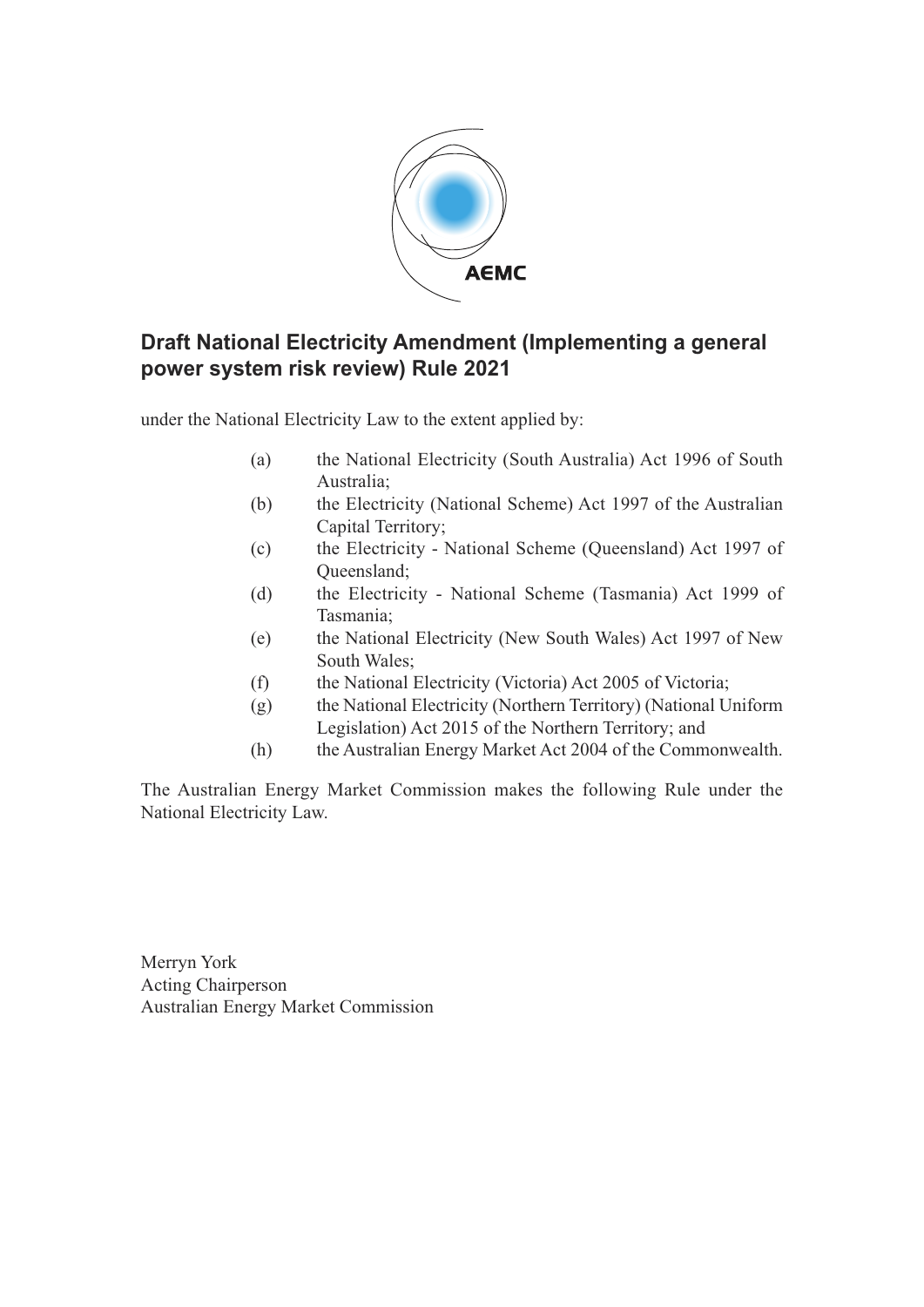## **Draft National Electricity Amendment (Implementing a general power system risk review) Rule 2021**

## **1 Title of Rule**

This Rule is the *Draft National Electricity Amendment (Implementing a general power system risk review) Rule 2021.*

## **2 Commencement**

This Rule commences operation on [date rule is made].

## **3 Amendment to the National Electricity Rules**

<span id="page-1-0"></span>The National Electricity Rules are amended as set out in [Schedule 1.](#page-2-0)

## **4 Savings and Transitional Amendment to the National Electricity Rules**

<span id="page-1-1"></span>The National Electricity Rules are amended as set out in [Schedule 2.](#page-10-0)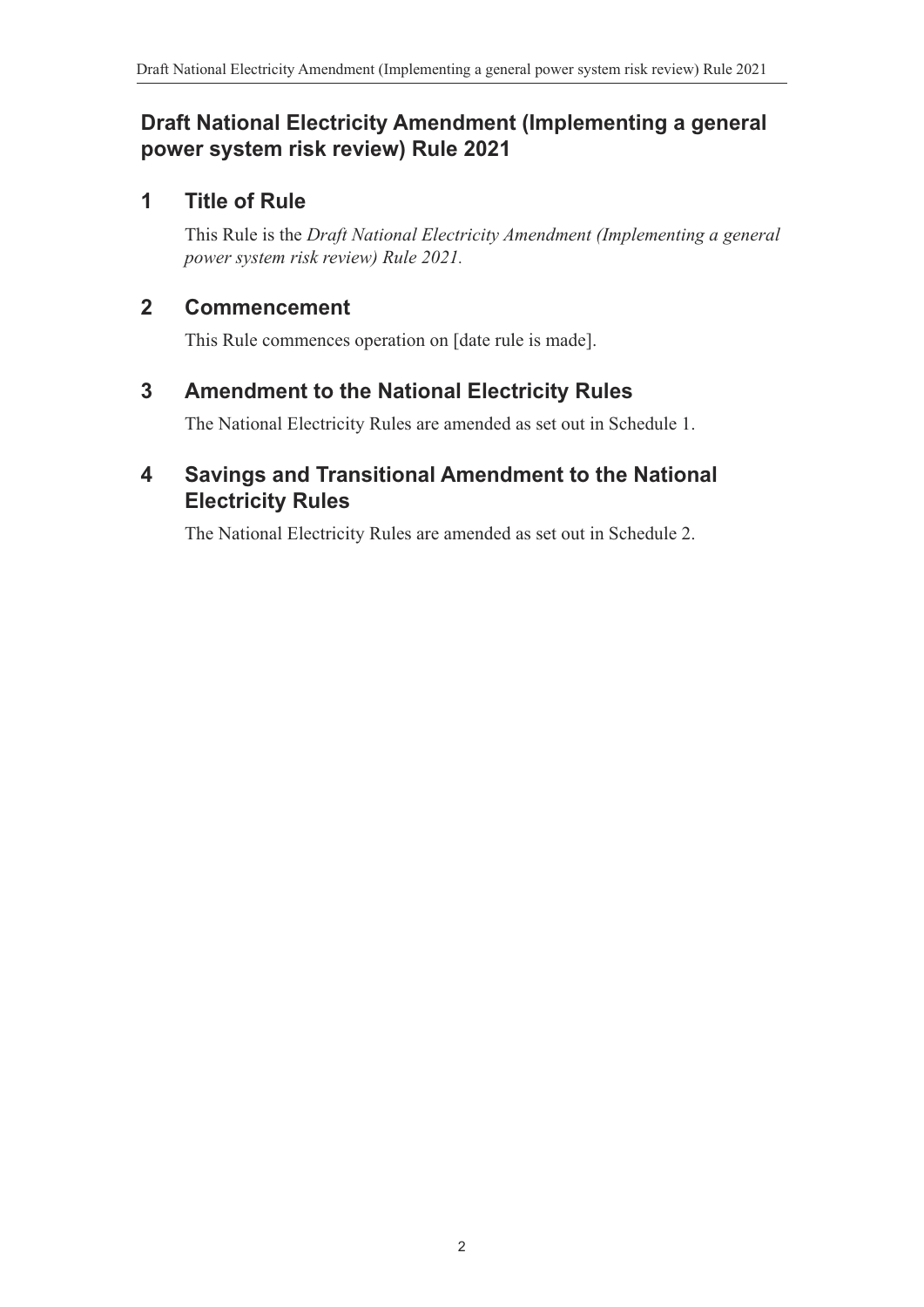## **Schedule 1 Amendment to the National Electricity Rules**

<span id="page-2-0"></span>[\(Clause 3\)](#page-1-0)

#### **[1] Clause 5.12.1 Transmission annual planning review**

After clause 5.12.1(b)(1), insert:

- (1a) include a review of, and interactions between:
	- (i) any *emergency frequency control schemes* or emergency controls on its *network*; and
	- (ii) the settings of *protection systems* or *control systems* of *plant connected* to its *network* (including consideration of whether such settings are fit for purpose for the future operation of its *network*);

#### **[2] Clause 5.12.1 Transmission annual planning review**

In clause 5.12.1(b)(3), omit "*power system frequency risk review*" and substitute "*general power system risk review*".

## **[3] Clause 5.12.2 Transmission Annual Planning Report**

In clause 5.12.2(c)(6A), omit "*power system frequency risk review*" and substitute "*general power system risk review*".

#### **[4] Clause 5.12.2 Transmission Annual Planning Report**

After clause 5.12.2(c)(9), insert:

- (9a) the analysis of the interactions between:
	- (i) any *emergency frequency control schemes* or emergency controls on its *network*; and
	- (ii) the settings of *protection systems* or *control systems* of *plant connected* to its *network* (including consideration of whether such settings are fit for purpose for the future operation of its *network*);

undertaken under clause 5.12.1(b)(1a), including a description of proposed actions to be undertaken to address any adverse interactions between those schemes or settings.

#### **[5] Clause 5.13.1 Distribution annual planning review**

In clause 5.13.1(d)(3)(ii), omit "and".

#### **[6] Clause 5.13.1 Distribution annual planning review**

In clause  $5.13.1(d)(4)$ , omit "." and substitute ";".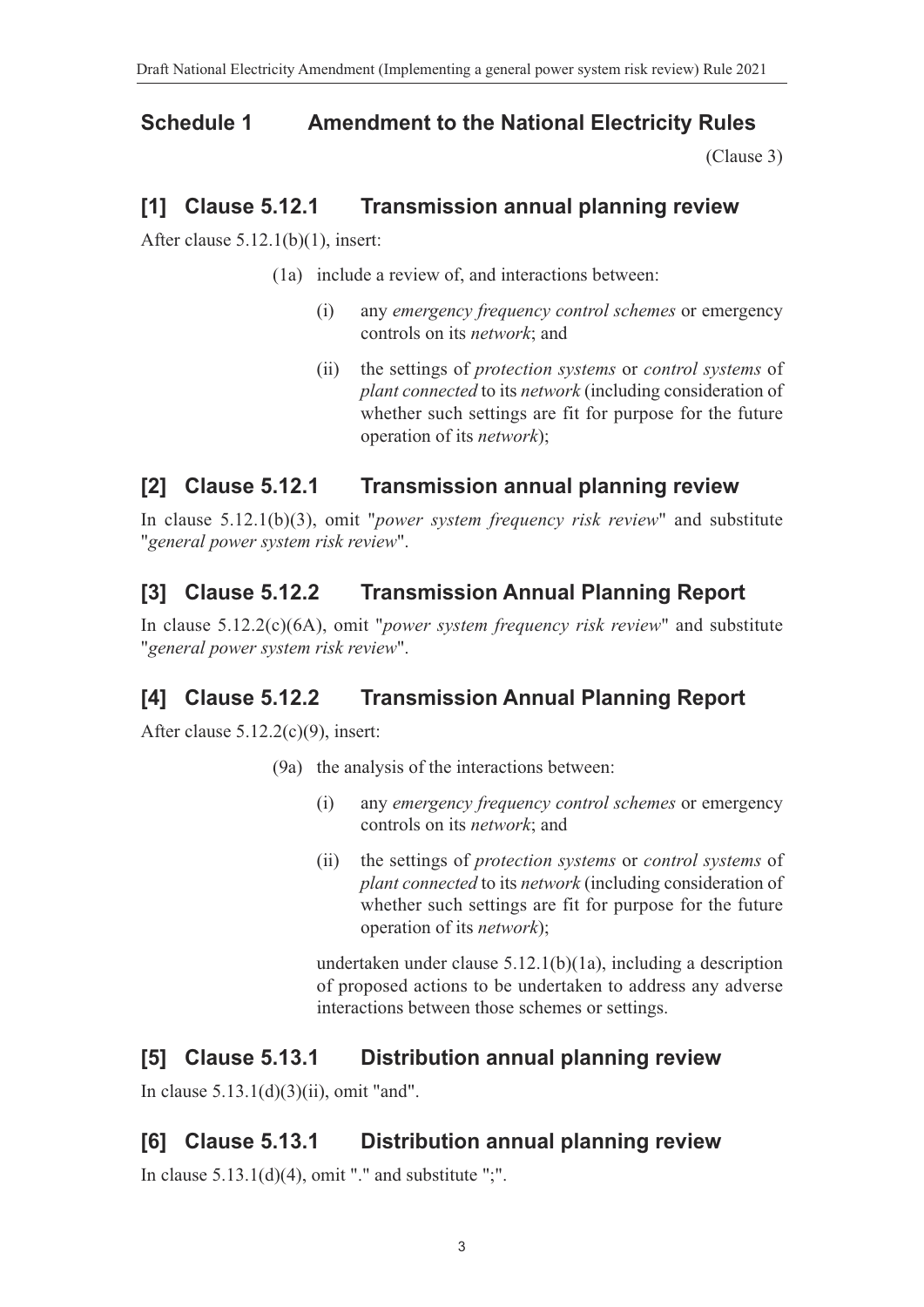#### **[7] Clause 5.13.1 Distribution annual planning review**

After clause 5.13.1(d)(4), insert:

- (5) take into account the most recent *general power system risk review*; and
- (6) include a review of, and interactions between:
	- (i) any *emergency frequency control schemes* or emergency controls on its *network*; and
	- (ii) the settings of *protection systems* or *control systems* of *plant connected* to its *network* (including consideration of whether such settings are fit for purpose for the future operation of its *network*).

#### **[8] Clause 5.14.1 Joint planning obligations of Transmission Network Service Providers and Distribution Network Service Providers**

After clause  $5.14.1(d)(3)$ , insert:

- (3a) assess the interactions between:
	- (i) any *emergency frequency control schemes* or emergency controls on their respective *networks*; and
	- (ii) the settings of *protection systems* or *control systems* of *plant connected* to their respective *networks,*

(as identified under clauses  $5.12.1(b)(1a)$  and  $5.13.1(d)(6)$ ) with a view to addressing any adverse impacts through joint planning;

#### **[9] Clause 5.14.1 Joint planning obligations of Transmission Network Service Providers and Distribution Network Service Providers**

In clause 5.14.1(d)(4), omit "subparagraph (3)" and substitute "subparagraphs (3) or (3a)".

#### **[10] Rule 5.20A Frequency management planning**

Omit the title of rule 5.20A and substitute "Frequency and other power system risk management planning".

#### **[11] Clause 5.20A.1 Power system frequency risk review**

Omit the title of clause 5.20A.1 and substitute "General power system risk review".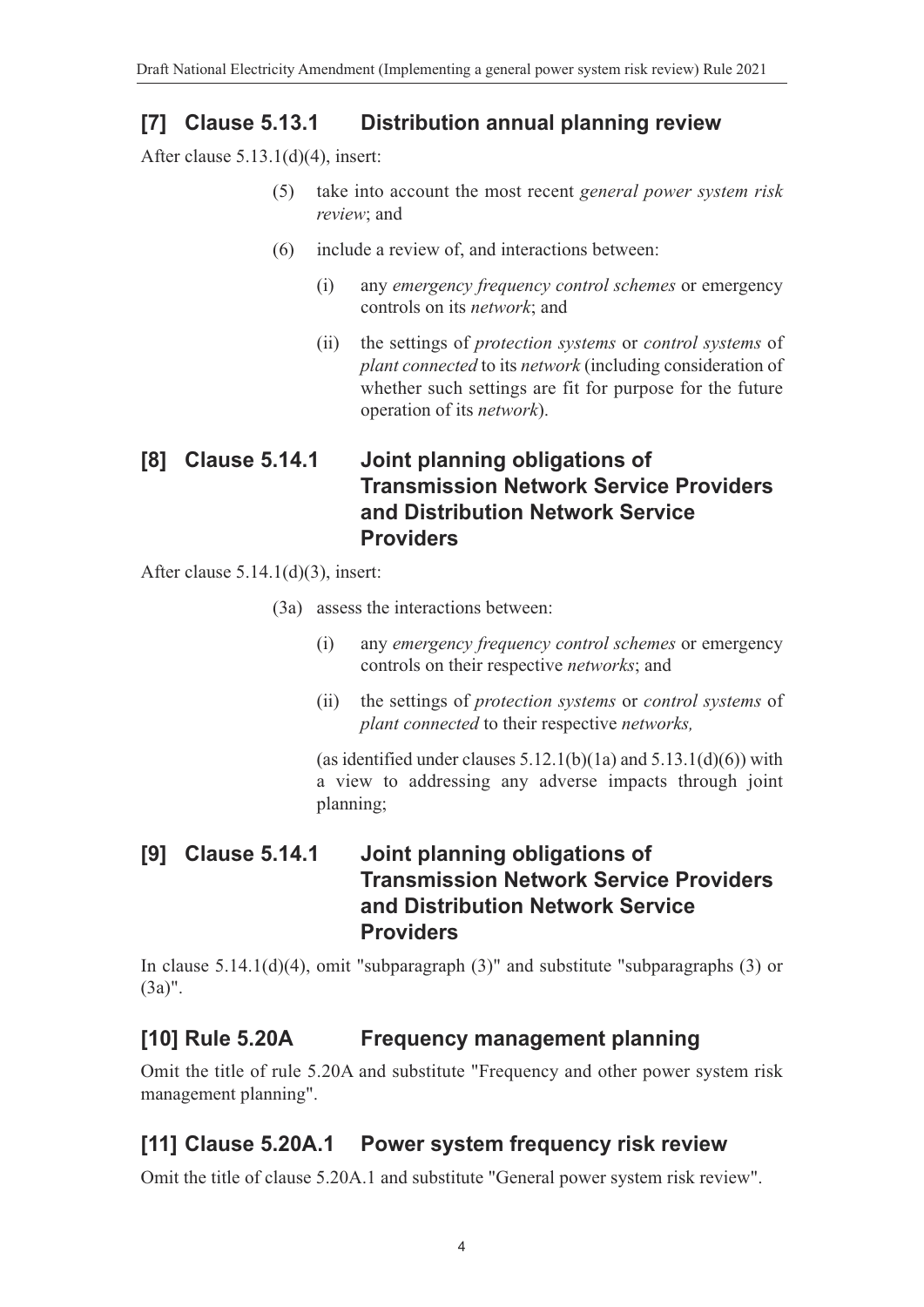#### **[12] Clause 5.20A.1 General power system risk review**

Omit clause 5.20A.1(a) and substitute:

- (a) *AEMO* must, through a *general power system risk review* under this rule, prioritising the most material risks, review:
	- (1) *non-credible contingency events* the occurrence of which *AEMO* expects, alone or in combination, would be likely to involve uncontrolled increases or decreases in *frequency* leading to *cascading outages*, or *major supply disruptions*;
	- (1a) events and conditions not referred to in subparagraph (1), including *contingency events,* the occurrence of which *AEMO* expects, alone or in combination, would be likely to lead to *cascading outages*, or *major supply disruptions*;
	- (2) current arrangements for management of the events and conditions described in sub*-*paragraphs (1) and (1a);
	- (3) options for future management of the *non-credible contingency events* referred to in paragraph (1); and
	- (4) options for future management of the events and conditions referred to in paragraph (1a).

#### **[13] Clause 5.20A.1 General power system risk review**

After clause 5.20A.1(b), insert:

- (b1) For the purposes of subparagraph  $(a)(1a)$ :
	- (1) *AEMO* must consider events and conditions that present a material risk of *cascading outages* or *major supply disruptions* associated with any or a combination of:
		- (i) increases or decreases in *voltage*;
		- (ii) levels of *inertia*;
		- (iii) the availability of *system strength services*;
		- (iv) the operation or interaction of *emergency frequency control schemes* and emergency controls, including as identified by:
			- (A) *Transmission Network Service Providers* in their *Transmission Annual Planning Report* under clause 5.12.2, and
			- (B) *Distribution Network Service Providers* in their *Distribution Annual Planning Report* under clause 5.13.2; and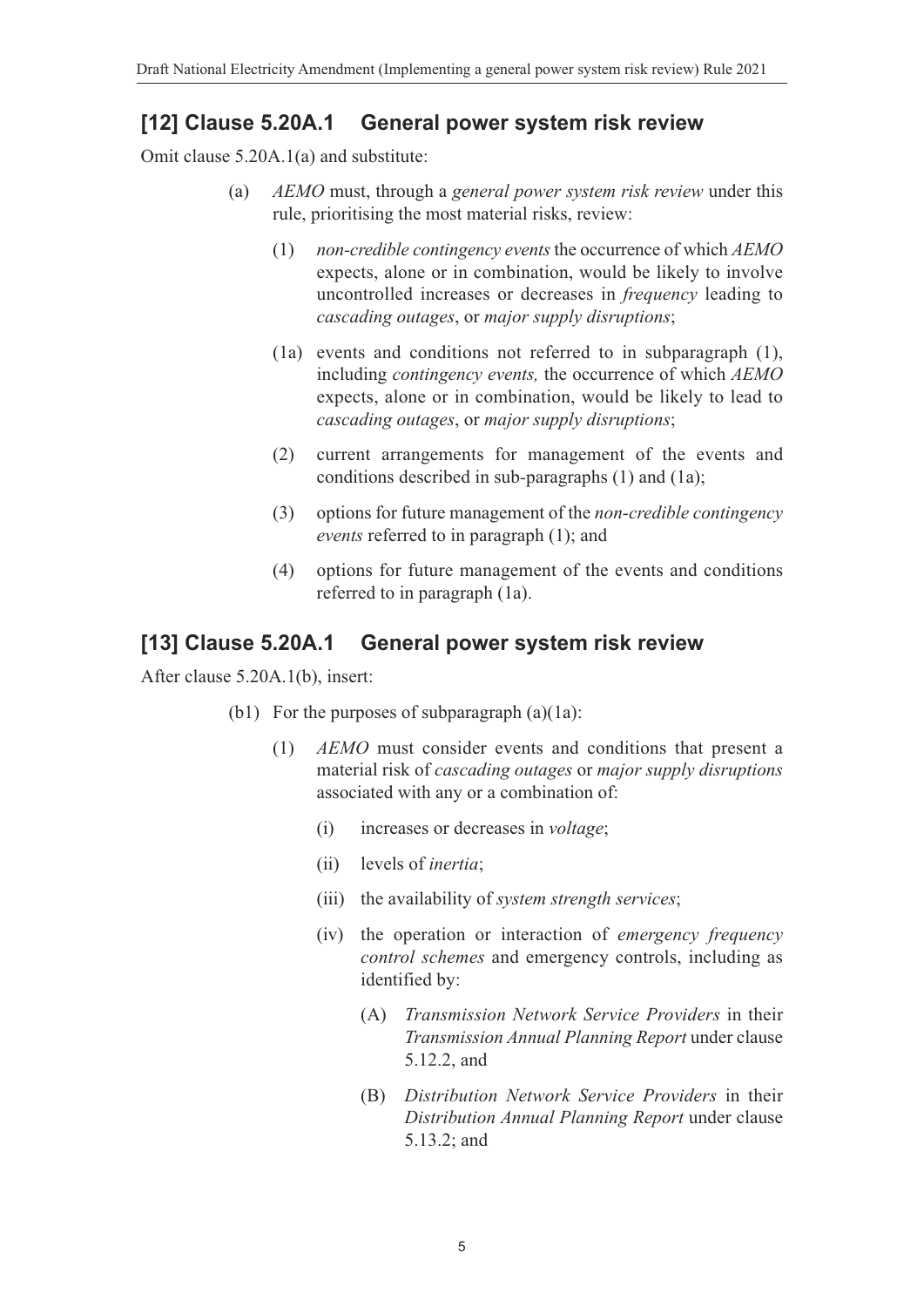(2) *AEMO* may consider events and conditions that present a material risk of *cascading outages* or *major supply disruptions* associated with any factors other than those listed in subparagraph (1) that *AEMO* considers appropriate, including events or conditions arising on *distribution networks*.

## **[14] Clause 5.20A.1 General power system risk review**

In clause 5.20A.1(c), omit "*power system frequency risk review*" and substitute "*general power system risk review*".

## **[15] Clause 5.20A.1 General power system risk review**

In clause  $5.20A.1(c)(1)$ , before "referred to in paragraph (a)", insert "or events or conditions".

## **[16] Clause 5.20A.1 General power system risk review**

In clause  $5.20A.1(c)(1)(i)$ , (ii) and (iii), after "event", insert "or conditions".

#### **[17] Clause 5.20A.1 General power system risk review**

In clause 5.20A.1(c)(2), after "events", insert "and conditions".

#### **[18] Clause 5.20A.1 General power system risk review**

In clause 5.20A.1(c)(2)(i), after "event", insert "or condition".

#### **[19] Clause 5.20A.1 General power system risk review**

In clause  $5.20A.1(c)(2)(ii)$ , after ";" omit " and".

#### **[20] Clause 5.20A.1 General power system risk review**

In clause  $5.20A.1(c)(2)(iii)$ , after "options;" insert " and".

#### **[21] Clause 5.20A.1 General power system risk review**

After clause 5.20A.1(c)(2)(iii), insert:

(iv) after consultation with *Transmission Network Service Providers* and *Distribution Network Service Providers*, include an explanation of the reason why certain events and conditions were, or were not, considered by *AEMO* to be priorities for assessment.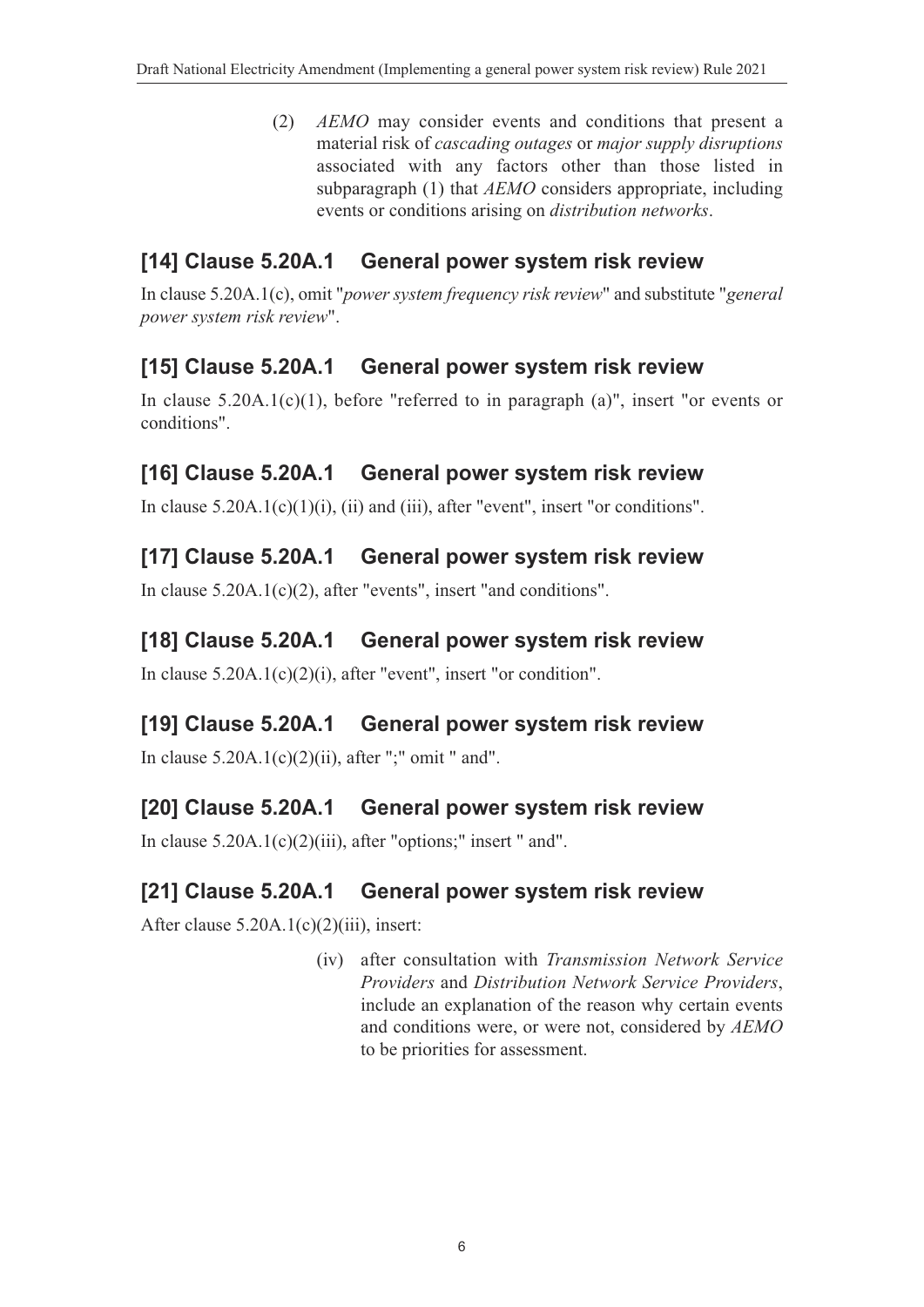#### **[22] Clause 5.20A.2 Power system frequency risk review process**

Omit the title of clause 5.20A.2 and substitute "General power system risk review process".

#### **[23] Clause 5.20A.2 General power system risk review process**

Omit clause 5.20A.2(a) and substitute:

(a) *AEMO* must undertake a *general power system risk review* no less than annually.

#### **[24] Clause 5.20A.2 General power system risk review process**

In clause 5.20A.2(b), before "*Transmission Network Service Providers*", insert "relevant".

#### **[25] Clause 5.20A.2 General power system risk review process**

In clause 5.20A.2(b), after "*Transmission Network Service Providers*", insert "and relevant *Distribution Network Service Providers*".

## **[26] Clause 5.20A.2 General power system risk review process**

In clause 5.20A.2(b), omit "*power system frequency risk review*" and substitute "*general power system risk review*".

#### **[27] Clause 5.20A.2 General power system risk review process**

Omit clause 5.20A.2(d) and substitute:

- (d) When undertaking a *general power system risk review* (including the assessment of the risks identified in clause 5.20A.1(b1)):
	- (1) *AEMO* must consult with relevant *Network Service Providers*;
	- (2) *AEMO* may consult with any other parties it considers appropriate, including without limitation, *Jurisdictional System Security Coordinators*; and
	- (3) *AEMO* must, on commencement of the *general power system risk review*, publish an approach paper setting out:
		- (i) The: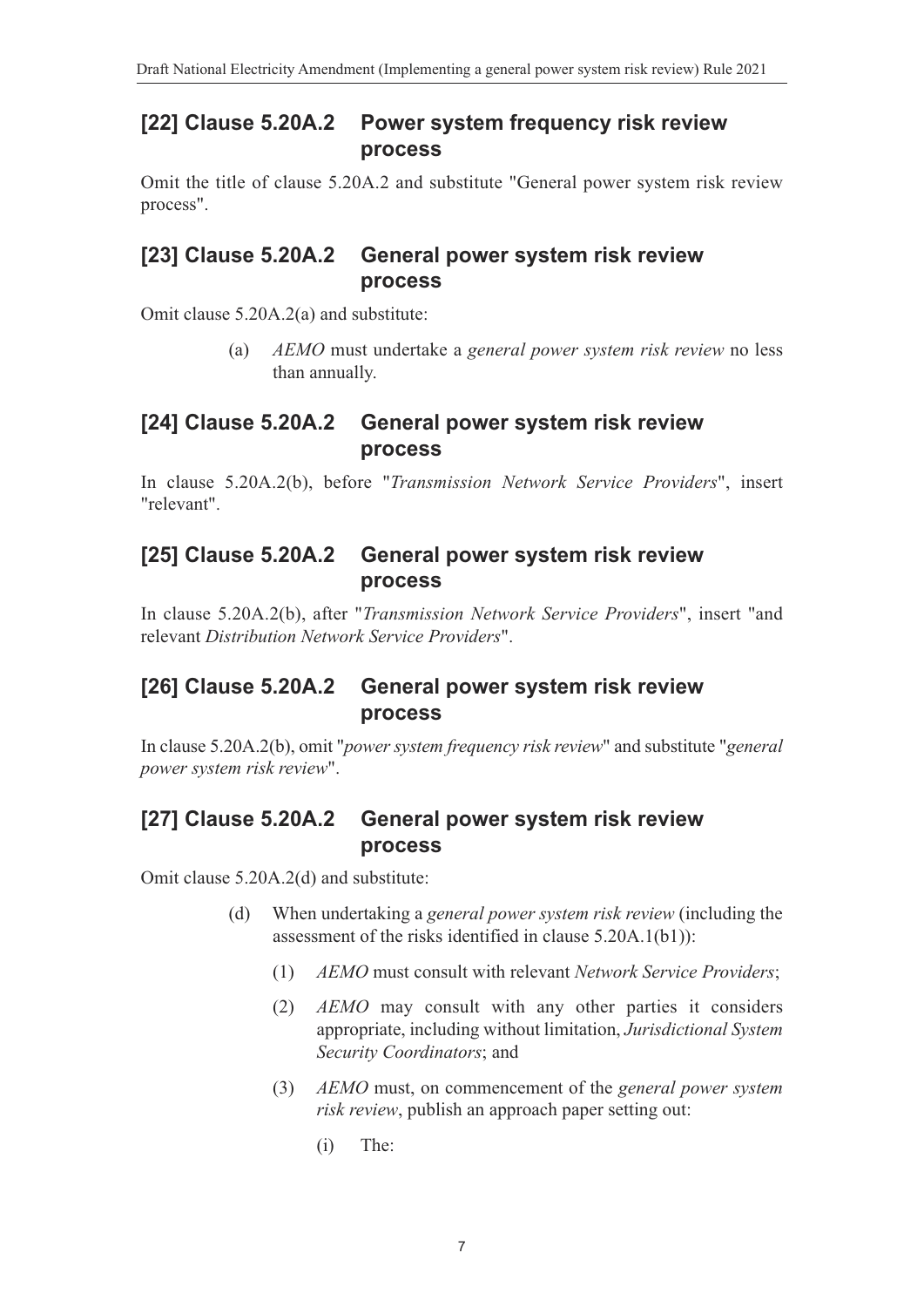- (A) *non-credible contingency events* identified by *AEMO* under clause 5.20A.1(a)(1); and
- (B) the events and conditions identified by *AEMO* under clause 5.20A.1(a)(1a),

to be assessed by *AEMO* in the *general power system risk review*, and an explanation for why *AEMO* considers those *non-credible contingency events* and other events and conditions should be priorities for assessment;

- (ii) the approach and methodologies used in assessing each *non-credible contingency event* and other events and conditions;
- (iii) information inputs and assumptions used by *AEMO* in assessing each *non-credible contingency event* and other events and conditions; and
- (iv) *AEMO's* approach to consulting with relevant parties for the purposes of the *general power system risk review*,

and invite submissions within a period of at least 10 *business days* of the date specified in the approach paper.

#### **[28] Clause 5.20A.2 General power system risk review process**

After clause 5.20A.2(d), insert:

(e) A *Network Service Provider* must co-operate with *AEMO* in the conduct of *general power system risk reviews* and provide to *AEMO* all information and assistance reasonably requested by *AEMO* in connection with *general power system risk reviews* to enable *AEMO* to undertake *general power system risk reviews* expeditiously.

#### **[29] Clause 5.20A.3 Power system frequency risk review report**

Omit the title of clause 5.20A.3 and substitute "General power system risk review report".

#### **[30] Clause 5.20A.3 General power system risk review report**

Omit clause 5.20A.3(a) and substitute:

(a) As soon as reasonably practicable following the completion of a *general power system risk review*, *AEMO* must publish a report setting out its findings and recommendations on the matters set out in clause 5.20A.1.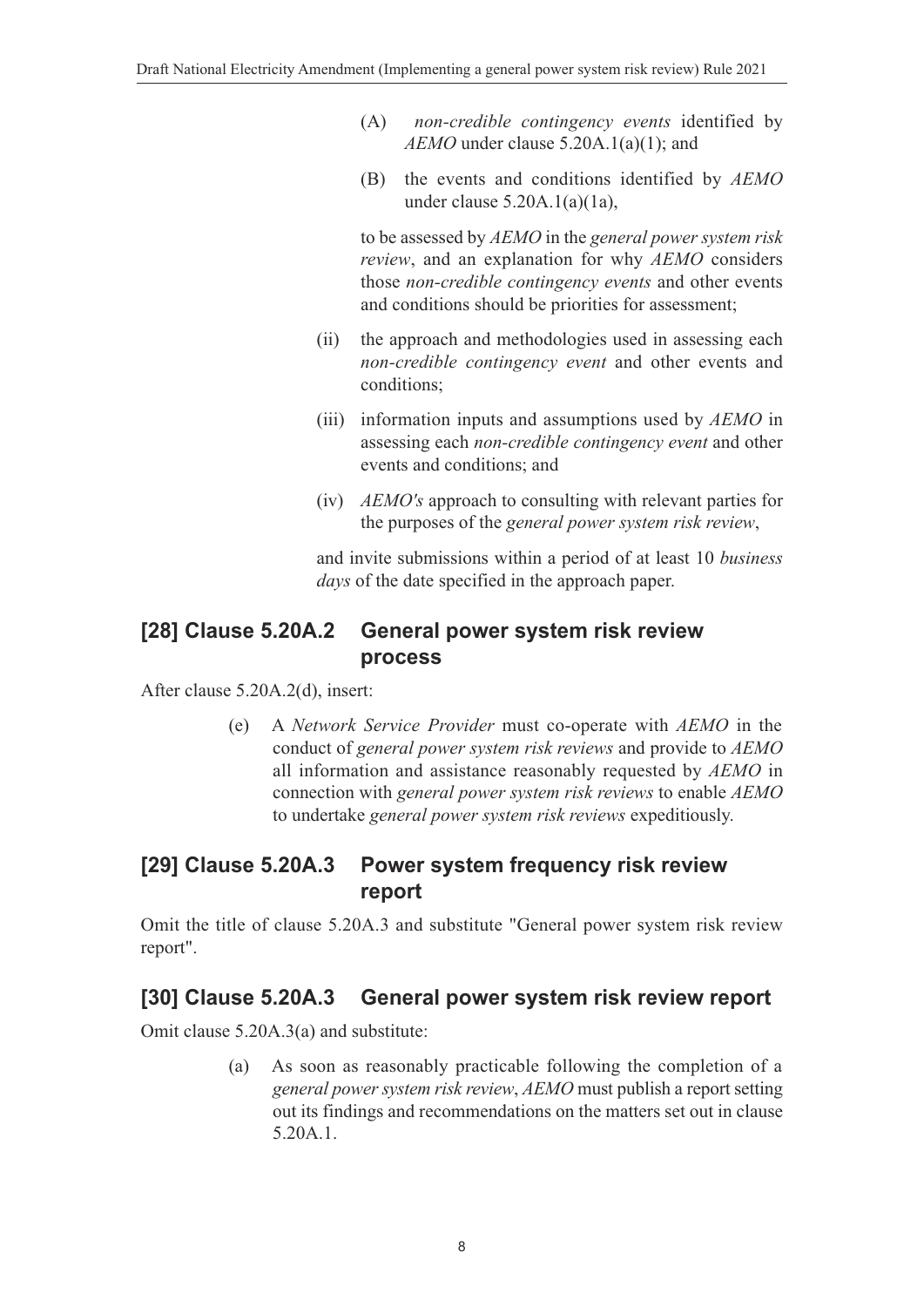# **[31] Clause 5.20A.3 General power system risk review report**

In clause 5.20A.3(b), omit "*power system frequency risk review*" and substitute "*general power system risk review*".

## **[32] Clause 5.20A.3 General power system risk review report**

In clause 5.20A.3(c), omit "*power system frequency risk review*" and substitute "*general power system risk review*".

## **[33] Clause 5.20A.4 Request for protected event declaration**

In clause 5.20A.4(a), omit "*power system frequency risk review*" and substitute "*general power system risk review*".

#### **[34] Clause 5.20A.5 Request to revoke a protected event declaration**

In clause 5.20A.5(a), omit "*power system frequency risk review*" wherever occurring and substitute "*general power system risk review*".

## **[35] Clause 5.22.10 Preparation of ISP**

After clause  $5.22.10(a)(5)(vi)$ , insert:

(viA) outcomes of the *general power system risk review*;

## **[36] Clause 5.22.10 Preparation of ISP**

After clause 5.22.10(b)(7), insert:

(7a) the most recent *general power system risk review*;

## **[37] Clause S5.1.10.1a Emergency frequency control schemes**

Omit clause S5.1.10.1a(a)(1) and substitute "[**Deleted**]".

## **[38] Clause S5.1.10.1a Emergency frequency control schemes**

In clause S5.1.10.1a(c), omit "*power system frequency risk review*" and substitute "*general power system risk review*".

## **[39] Schedule 5.8 Distribution Annual Planning Report**

At the end of Schedule  $5.8(n)(2)$ , omit "." and substitute "; and".

## **[40] Schedule 5.8 Distribution Annual Planning Report**

After paragraph (n) of Schedule 5.8, insert:

(o) the analysis of the interactions between: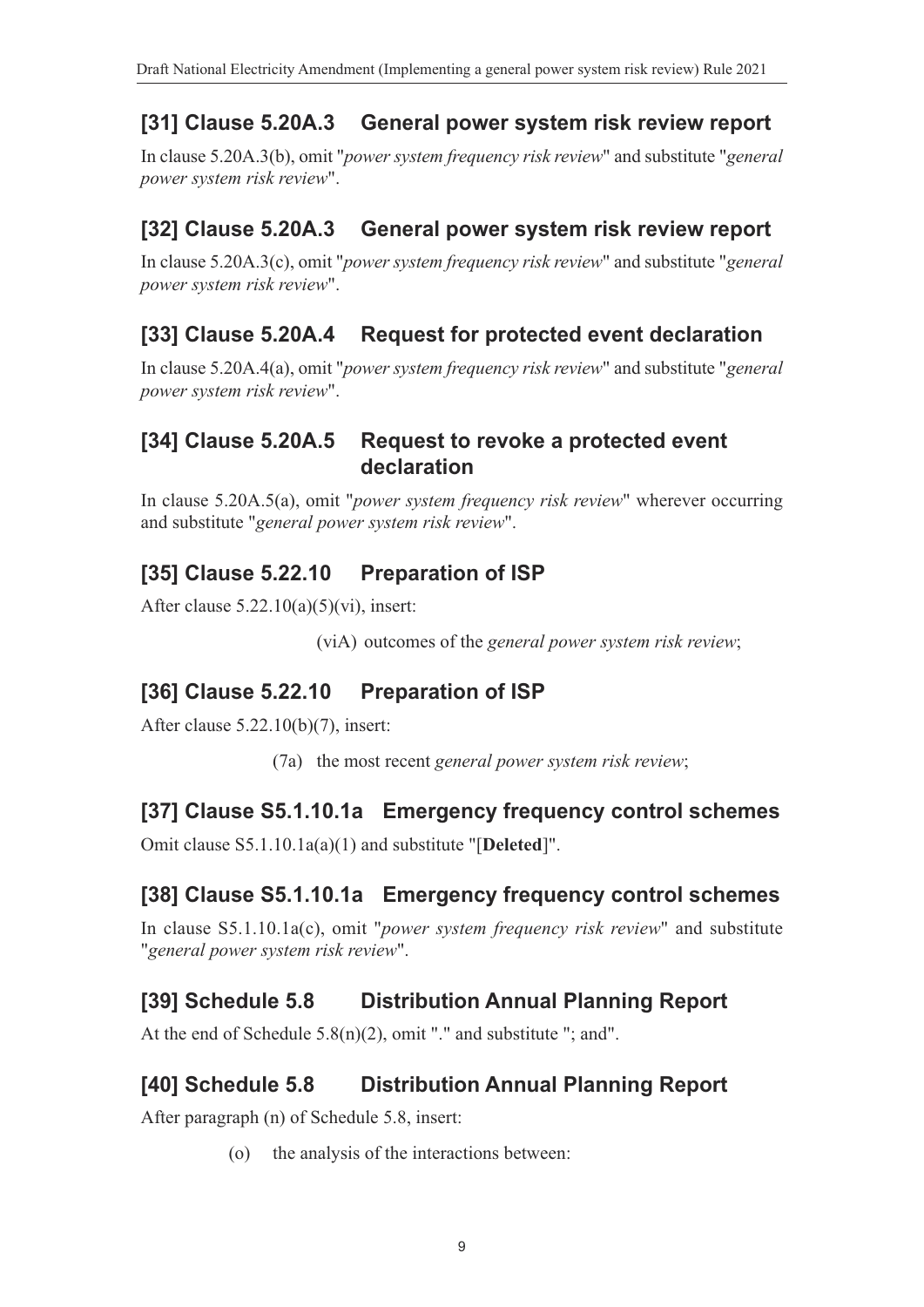- (1) any *emergency frequency control schemes* or emergency controls on its *network*; and
- (2) the settings of *protection systems* or *control systems* of *plant connected* to its *network* (including consideration of whether such settings are fit for purpose for the future operation of its *network*);

undertaken under clause 5.13.1(d)(6), including a description of proposed actions to be undertaken to address any adverse interactions between these schemes or settings.

## **[41] Clause 8.8.1 Purpose of Reliability Panel**

In clause 8.8.1(a)(2d), omit "*power system frequency risk reviews*" and substitute "*general power system risk reviews*".

# **[42] Chapter 10 New Definition**

In Chapter 10, insert the following new definition in alphabetical order:

# *general power system risk review*

A review described in clause 5.20A.1(c).

## **[43] Chapter 10 Omitted definition**

In Chapter 10, omit the following definition: *power system frequency risk review*